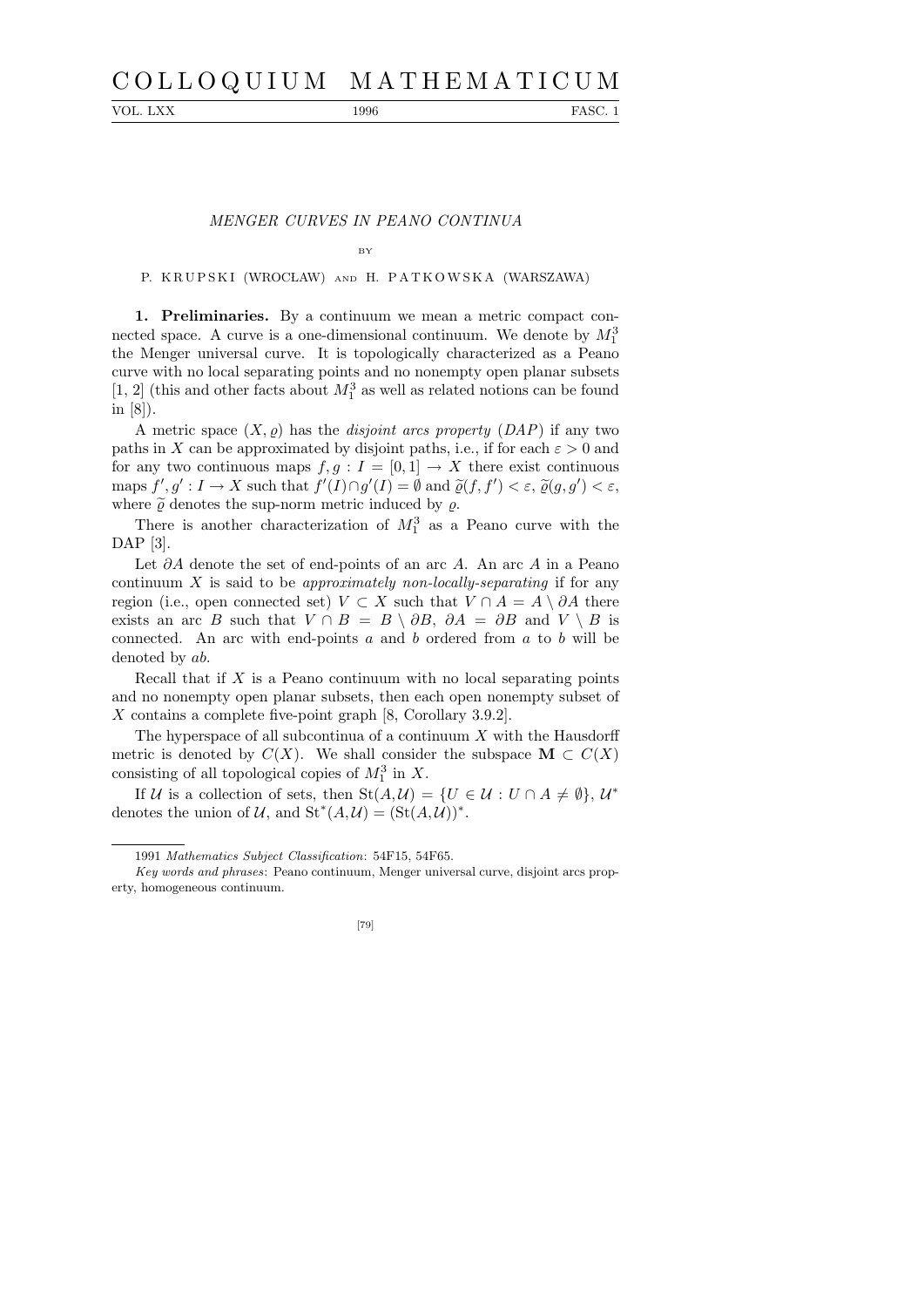# Results

THEOREM 1. Let  $X$  be a Peano continuum. Then the following conditions are equivalent.

(i) X has no local separating points and no open nonempty subset of X is planar;

- (ii) Any curve in X is contained in some  $M \in \mathbf{M}$ ;
- (iii) **M** is dense in  $C(X)$ ;
- (iv)  $X$  has the DAP;

(v) Any arc in  $X$  has empty interior in  $X$  and is approximately nonlocally-separating.

P r o o f. (i)  $\Rightarrow$  (ii). Let  $C \subset X$  be a curve. We are going to construct inductively the following three sequences:  ${C_n}_{n=1}^{\infty}$  of curves in X,  $\{\mathcal{U}_n\}_{n=1}^{\infty}$ of finite families of regions in X and  $\{\varepsilon_n\}_{n=1}^{\infty}$  of positive numbers such that

- $(1_n)$  C<sub>1</sub> ⊃ C, C<sub>n</sub> ⊃ C<sub>n−1</sub> for  $n > 1$ , U<sub>n</sub> is an irreducible covering of C<sub>n</sub> and if  $U, U' \in \mathcal{U}_n$  and  $U \cap U' \neq \emptyset$ , then some arc in  $C_n \cap (U \cup U')$ intersects both  $U \setminus U'$  and  $U' \setminus U$ ,
- $(2_n)$  C<sub>n</sub> ∩ U contains a nonplanar graph for any  $U \in \mathcal{U}_n$ ,
- $(3_n)$  mesh  $\mathcal{U}_n < \varepsilon_n < 1/n$  and the family of closures of elements of  $\mathcal{U}_n$  is of order 2,
- $(4<sub>n</sub>)$  U<sub>n</sub> is a star closure refinement of  $U<sub>n-1</sub>$  for  $n > 1$ ,
- $(5_n)$  if  $V, V' \in \mathcal{U}_n$ ,  $U \in \mathcal{U}_{n-1}$ ,  $n > 1$ , and  $cl(V \cup V') \subset U$ , then there is a chain  $\mathcal A$  in  $\mathcal U_n$  joining V to V' such that  $cl \mathcal A^* \subset U$ ,
- $(6_n)$  if  $V_0, V_1, V_2 \in \mathcal{U}_n$ ,  $V_i \cap C_{n-1} \neq \emptyset$  for  $i = 0, 1, 2$ , dist $(V_0, V_1) > \varepsilon_{n-1}$ ,  $dist(V_0, V_2) > \varepsilon_{n-1}$  and  $V_0 \cup V_1 \cup V_2 \subset U$ , where  $U \in \mathcal{U}_i$ ,  $i < n-1$ , then there is a chain A in  $\mathcal{U}_n$  joining  $V_1$  to  $V_2$  and such that  $cl \mathcal{A}^* \subset$  $\operatorname{St}^*(U, \mathcal U_i) \setminus \operatorname{cl} V_0.$

Let  $\varepsilon_1 = 1$  and let  $\mathcal{U}_1$  be an irreducible covering of C by regions in X with mesh  $U_1 < 1$  such that the family of closures of elements of  $U_1$  is of order 2. For any  $U \in \mathcal{U}_1$  find a complete five-point graph  $K_U \subset U$  and an arc  $J_U \subset U$  joining  $K_U$  to a point of  $U \cap C$ . Also, for any  $U, U' \in \mathcal{U}_1$  such that  $U \cap U' \neq \emptyset$  choose an arc  $J_{UU'} \subset U \cup U'$  joining  $U \setminus U'$  to  $U' \setminus U$  and an arc  $L_U \subset U$  intersecting both C and  $J_{UU'}$ . Define  $C_1$  as the union of C and of all the arcs  $J_U$ ,  $J_{UU'}$ ,  $L_U$  and graphs  $K_U$ .

Assume now that  $C_i$ ,  $\mathcal{U}_i = \{U_1^i, \ldots, U_{k_i}^i\}$  and  $\varepsilon_i$  have been constructed for  $i \leq n$ . In order to find  $\varepsilon_{n+1}$  and  $\mathcal{U}_{n+1}$  choose first a family  $\mathcal{D}_n =$  $\{D_1^n, \ldots, D_{k_n}^n\}$  of closed subsets of  $C_n$  such that  $D_j^n \subset U_j^n$  and  $\mathcal{D}_n^* = C_n$ . Let

$$
F_j^i = \mathrm{St}^*(U_j^i, \mathcal{D}_n) \quad \text{and} \quad \mathcal{F}_i = \{F_1^i, \dots, F_{k_i}^i\} \quad \text{for } i \leq n.
$$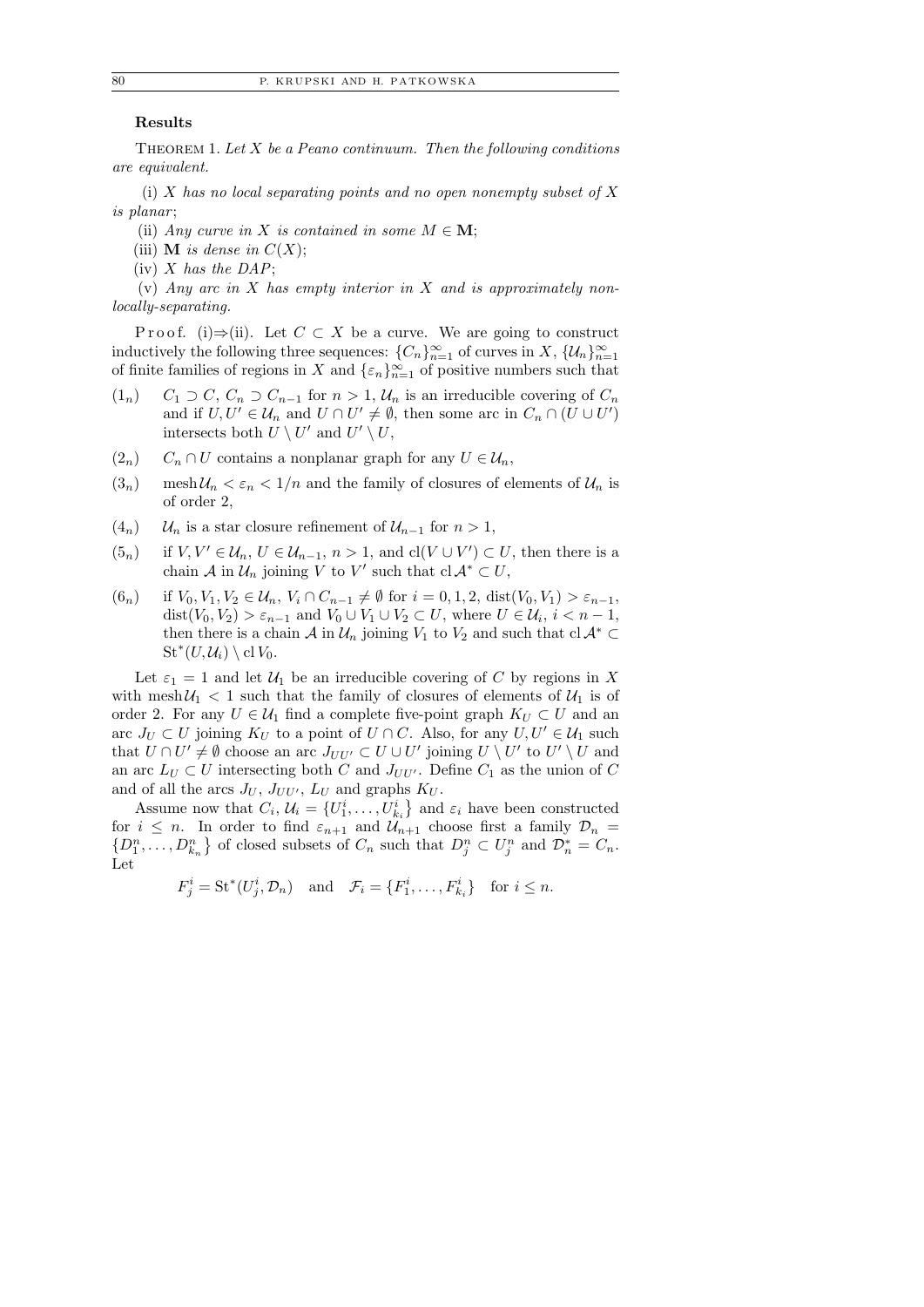Observe that

$$
(1) \tC_n \cap U_j^i \subset F_j^i \subset C_n \cap \mathcal{U}_n^* \cap \text{St}^*(U_j^i, \mathcal{U}_i).
$$

Next, we construct, for  $i \leq n$ , a family  $\mathcal{G}_i = \{G_1^i, \ldots, G_{k_i}^i\}$  of regions in X such that

 $(2)$  $g_j^i \subset G_j^i \subset \mathcal{U}_n^* \cap \operatorname{St}^*(U_j^i, \mathcal{U}_i).$ 

Define  $E_j^i = \mathrm{St}^*(U_j^i, \mathcal{U}_n)$ . The set  $E_j^i$  is an open subset of X satisfying (2) with  $G_j^i$  replaced by  $E_j^i$ . The sets  $E_j^n$  are also connected, so we put  $G_j^n = E_j^n$ . However,  $E_j^i$  need not be connected for  $i < n$ . Therefore, to obtain a region  $G_j^i \supset E_j^i$  satisfying (2) observe that

(3) if  $V, V' \in \text{St}(U_j^i, \mathcal{U}_n), i < n$ , then there is a chain A in  $\mathcal{U}_n$  joining V to V' such that  $\mathrm{cl}\,\mathcal{A}^* \subset \mathrm{St}^*(U_j^i, \mathcal{U}_i)$ .

Indeed, because of  $(4_n)$ ,  $(4_{n-1}), \ldots, (4_{i+1})$ , there are  $V_n = V, V_{n-1}, \ldots, V_i$ and  $V'_{n} = V', V'_{n-1}, \ldots, V'_{i}$  such that

$$
V_{k-1}, V_{k-1}' \in \mathcal{U}_{k-1}, \quad \text{cl} \operatorname{St}^*(V_k, \mathcal{U}_k) \subset V_{k-1} \quad \text{and} \quad \operatorname{cl} \operatorname{St}^*(V_k', \mathcal{U}_k) \subset V_{k-1}' \quad \text{for} \quad i+1 \le k \le n.
$$

Since  $V \cap U_j^i \neq \emptyset \neq V' \cap U_j^i$ , we have  $V_i, V_i' \in \text{St}(U_j^i, \mathcal{U}_i)$ . By  $(1_i)$  and  $(4_{i+1})$ , there exist  $W, W' \in \mathcal{U}_{i+1}$  such that  $W \subset V_i \cap U_j^i$  and  $W' \subset V'_i \cap U_j^i$ . It follows from  $(5_{i+1})$  that there is a chain  $\mathcal{A}_{i+1}$  in  $\mathcal{U}_{i+1}$  from  $V_{i+1}$  to  $V'_{i+1}$ (through W and W') such that  $cl \mathcal{A}_{i+1}^* \subset \operatorname{St}^*(U_j^i, \mathcal{U}_i)$ . Observe further that  $V_{i+1}, V'_{i+1} \in \text{St}(U^i_j, \mathcal{U}_{i+1})$ . Again, using conditions  $(1_{i+1}), (4_{i+2})$  and  $(5_{i+2})$ we get a chain  $\mathcal{A}_{i+2}$  in  $\mathcal{U}_{i+2}$  from  $V_{i+2}$  to  $V'_{i+2}$  (through some elements of  $\mathcal{U}_{i+2}$  lying in the intersections of elements of  $\mathcal{A}_{i+1}$ ) such that  $cl \mathcal{A}_{i+2}^* \subset$  $\mathrm{St}^*(U_j^i,\mathcal{U}_i)$ . Proceeding that way we finally get the required chain  $\mathcal{A}$  in  $\mathcal{U}_n$ , so that (3) is satisfied.

The existence of  $G_j^i$  immediately follows from (3).

Let  $0 < \varepsilon'_n < \varepsilon_n$ . For each  $x \in F_j^i$  there exists a neighborhood  $V_x$  of x in  $G_j^i$  of diameter less than  $(\varepsilon_n - \varepsilon_n')/2$  such that if  $y, z \in F_j^i$  and  $\rho(x, y) \ge \varepsilon_n'$ ,  $\rho(x, z) \geq \varepsilon'_n$ , then there is an arc  $J = yz \subset G^i_j \setminus \text{cl} V_x$ .

In fact, cover the compact set  $\{p \in F_j^i : \varrho(p, x) \ge \varepsilon_n'\}$  by a finite number of regions whose closures are contained in  $G_j^i \setminus \{x\}$ . Since x does not separate  $G_j^i$ , one can join these regions by arcs in  $G_j^i \setminus \{x\}$  and then find a suitable  $V_x$ .

Let  $\lambda_j^i > 0$  be a Lebesgue number for the covering  $\{V_x : x \in F_j^i\}$  of  $F_j^i$ . Let W be an open covering of  $C_n$  which is a star closure refinement of  $\mathcal{U}_n$ and each element of which intersects at most two elements of  $\mathcal{U}_n$ ; denote by  $\lambda > 0$  its Lebesgue number. Put

$$
\varepsilon_{n+1} = \min\left(\frac{1}{n+1}, \frac{\varepsilon_n - \varepsilon'_n}{2}, \lambda, \lambda_j^i : i = 1, \dots, n, \ j = 1, \dots, k_i\right).
$$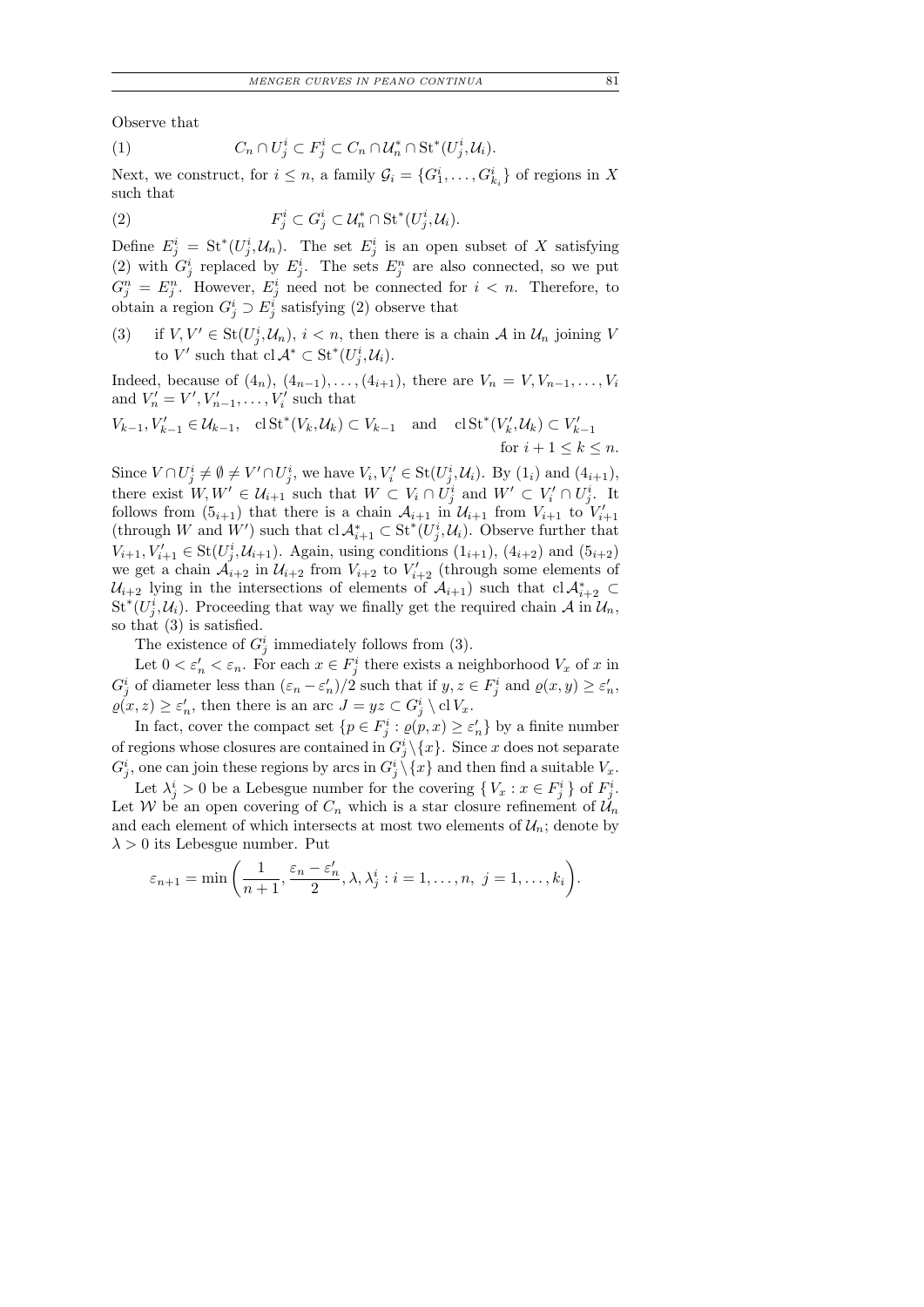Find an irreducible covering  $V$  of  $C_n$  by regions in X such that the family of closures of elements of V is of order 2 and mesh  $V < \varepsilon_{n+1}$ . Consider  $V_0, V_1, V_2 \in \mathcal{V}$  such that

(4) 
$$
\text{dist}(V_0, V_1) > \varepsilon_n, \quad \text{dist}(V_0, V_2) > \varepsilon_n \quad \text{and} \quad V_0 \cup V_1 \cup V_2 \subset U_j^i, \quad \text{where } i < n.
$$

Since mesh  $V \langle \lambda_j^i, \lambda_j^i \rangle$  there is a  $V_x \in \{V_p : p \in F_j^i\}$  such that  $V_x \supset V_0$ . Let  $y \in C_n \cap V_1 \subset F_j^i$  and  $z \in C_n \cap V_2 \subset F_j^i$  (see (1)). Then  $\varrho(x, y)$  $\varepsilon_n - 2$  mesh  $\mathcal{V} \ge \varepsilon_n'$  and  $\rho(x, z) \ge \varepsilon_n'$ , so there is an arc

$$
J_{V_0V_1V_2} = yz \subset G_j^i \setminus \text{cl } V_x \subset \mathcal{U}_n^* \cap \text{St}^*(U_j^i, \mathcal{U}_i) \setminus \text{cl } V_0 \quad \text{(cf. (2))}.
$$

Define a curve  $C'_n \subset \mathcal{U}_n^*$  as the union of  $C_n$  and the arcs  $J_{V_0 V_1 V_2}$  for all triples  $(V_0, V_1, V_2)$  satisfying (4). Now, one can easily construct an irreducible covering  $\mathcal V'$  of  $C'_n$  by regions in X whose closures form an order two family such that

- mesh  $\mathcal{V}' < \varepsilon_{n+1}$ ,  $\text{cl}(\mathcal{V}')^* \subset \mathcal{U}_n^*$ ,
- each element of  $V$  is contained in exactly one element of  $V'$ ,
- elements of  $\mathcal V'$  not containing elements of  $\mathcal V$  are disjoint from  $C_n$ ,

• for any  $V_0, V_1, V_2 \in \mathcal{V}'$  intersecting  $C_n$  with  $dist(V_0, V_1) > \varepsilon_n$ ,  $dist(V_0, V_2) > \varepsilon_n$  and  $V_0 \cup V_1 \cup V_2 \subset U_j^i$ ,  $i < n$ , there is a chain A' in  $\mathcal{V}'$  from  $V_1$  to  $V_2$  such that  $\text{cl}(\mathcal{A}')^* \subset \mathcal{U}_n^* \cap \text{St}^*(U_j^i, \mathcal{U}_i) \setminus \text{cl } V_0$ .

Next, we define a new curve  $C_n''$  by adding some arcs to  $C_n'$ . Namely, for any  $V, V' \in V'$  contained in  $U \in \mathcal{U}_n$  choose an arc  $A_{VV'} \subset U$  joining  $C'_n \cap V$ to  $C'_n \cap V'$ . Then  $C''_n$  is the union of  $C'_n$  and all such arcs  $A_{VV'}$ .

Now, one can construct (similarly to  $\mathcal{V}'$ ) an irreducible covering  $\mathcal{U}_{n+1}$  of  $C_n''$  by regions in X such that

- the family of closures of elements of  $\mathcal{U}_n$  is of order 2,
- mesh $\mathcal{U}_{n+1} < \varepsilon_{n+1}$ , cl $\mathcal{U}_{n+1}^* \subset \mathcal{U}_n^*$ ,
- each element of  $\mathcal{V}'$  is contained in exactly one element of  $\mathcal{U}_{n+1}$ ,
- elements of  $\mathcal{U}_{n+1}$  not containing elements of  $\mathcal{V}'$  are disjoint from  $C'_n$ .

It is easily seen that  $\mathcal{U}_{n+1}$  satisfies conditions  $(3_{n+1})-(6_{n+1})$ ; in particular,  $(6_{n+1})$  follows from the properties of  $\mathcal{V}'$ , because elements of  $\mathcal{U}_{n+1}$  intersecting  $C_n$  contain elements of  $\mathcal V$ .

Finally, the desired curve  $C_{n+1} \subset \mathcal{U}_{n+1}^*$  can be constructed (similarly to the case  $n = 1$ ) by adding to  $C''_n$  complete five-point graphs and some arcs to fulfil all the conditions  $(1_{n+1})-(6_{n+1}).$ 

Define

$$
M = \bigcap_{n=1}^{\infty} \mathcal{U}_n^* = \bigcap_{n=1}^{\infty} \mathrm{cl}\,\mathcal{U}_n^* = \mathrm{cl}\,\Big(\bigcup_{n=1}^{\infty} C_n\Big).
$$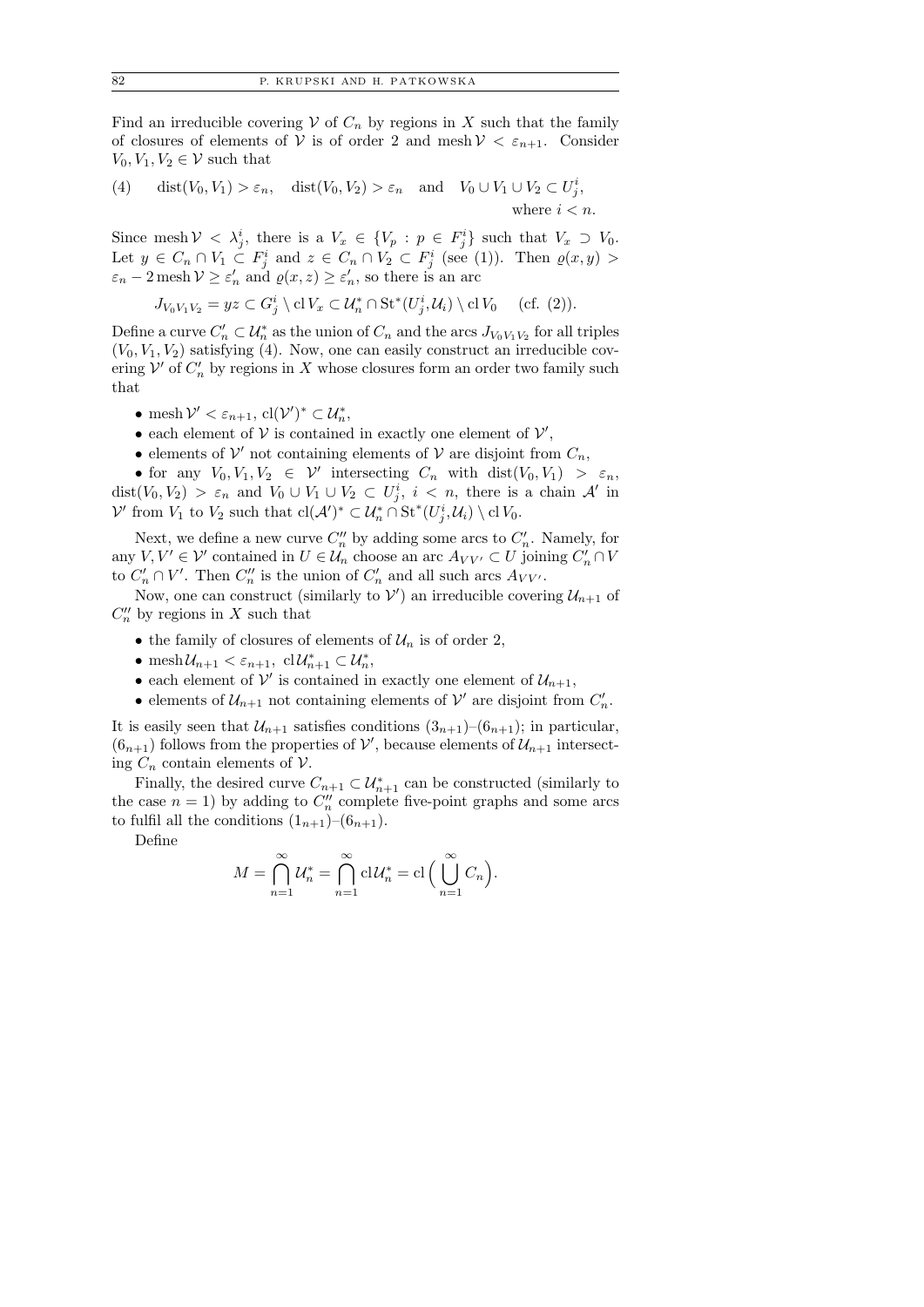It is clear that M is a curve (by  $(3_n)$  and  $(4_n)$ ) and M has no nonempty open planar subsets (by  $(2_n)$ ). Conditions  $(1_n)$  and  $(5_n)$ , for  $n = 1, 2, \ldots$ imply that M is locally connected (cf.  $(3)$ ). To see that M has no local separating points, suppose  $x, y, z \in U \in \mathcal{U}_i$  are distinct points of M. Let

$$
y = \lim y_n
$$
,  $z = \lim z_n$ , where  $y_n, z_n \in C_n$ .

It follows from  $(1_n)$ ,  $(6_n)$  and the local connectedness of M that there exists a continuum

$$
F \subset (M \setminus \{x\}) \cap \operatorname{St}^*(U, U_i)
$$

containing y and z. Such an  $F$  can be constructed as the union of three continua joining, respectively, y to  $y_n$ ,  $y_n$  to  $z_n$  and  $z_n$  to z, for sufficiently great n. Thus, no point  $x \in M$  locally separates M. Consequently,  $M \in M$ and  $C \subset M$  as required.

(ii)⇒(iii). Any subcontinuum K of X can be approximated by a connected finite union of arcs in  $X$ . To see this, consider an arbitrary finite irreducible cover  $\mathcal{U} = \{U_1, \ldots, U_n\}$  of K by regions in X. Choose a point  $x_i \in U_i$  for  $i = 1, \ldots, n$ . For each pair  $(i, j)$  such that  $U_i \cap U_j \neq \emptyset$  there is an arc  $x_ix_j \,\subset U_i \cup U_j$ . If  $A_{\mathcal{U}}$  is the union of such arcs and mesh  $\mathcal{U} \to 0$ , then  $dist(A_{\mathcal{U}}, K) \to 0$ . Now,  $A_{\mathcal{U}}$  is contained in some  $M_{\mathcal{U}} \in \mathbf{M}$ . It easily follows from the properties of  $M_1^3$  (it is a fractal!) that  $M_{\mathcal{U}}$  can be chosen so that  $M_{\mathcal{U}} \subset \mathcal{U}^*$ . Thus, dist $(K, M_{\mathcal{U}}) \to 0$ .

(iii) $\Rightarrow$ (v). Clearly, any arc in X has empty interior. Assume  $A = ab \subset X$ is an arc and  $V \subset X$  is a region such that  $V \cap A = A \setminus \{a, b\}$ . It is easy to find an  $M \in \mathbf{M}$  and two disjoint arcs  $aa'$  and  $bb'$  such that

$$
(aa' \cup bb' \cup M) \setminus \{a, b\} \subset V
$$

and

$$
aa' \cap M = \{a'\}, \quad bb' \cap M = \{b'\}.
$$

Indeed, let c, d be two different points of  $A \setminus \{a, b\}$  such that  $c \in ad \subset A$ . There are two regions  $C, D$  containing the points  $c, d$ , respectively, such that cl C ∩ cl D =  $\emptyset$  and cl C ∪ cl D ⊂ V. It follows from (3) that there exists an  $M \in \mathbf{M}$  so close to the arc  $cd \subset A$  that  $M \subset V$ ,  $M \cap C \neq \emptyset \neq M \cap D$ ,  $ac \cap M \subset C$  and  $bd \cap M \subset D$ . If  $ac \cap M \neq \emptyset$ , then let a' be the first point of the arc  $ac$  (in its order from  $a$  to  $c$ ) that belongs to  $M$ . Similarly define  $b' \in bd$  in case  $bd \cap M \neq \emptyset$ . If  $ac \cap M = \emptyset$   $(bd \cap M = \emptyset)$ , then take an arc  $ca' \subset C$   $(db' \subset D)$  such that  $ca' \cap M = \{a'\}$   $(db' \cap M = \{b'\})$ . Thus the required arc  $aa' \subset ac \cup ca'$   $(bb' \subset bd \cup db')$  exists.

There are a simple closed curve  $S \subset M \setminus \{a',b'\}$  (contained in the "irrational" part of M) and an uncountable family  $\{L_t\}_{t\in T}$  of arcs in M with end-points  $a', b'$  such that  $L_t \cap L_{t'} = \{a', b'\}$  for  $t \neq t'$  and with the onepoint intersection  $L_t \cap S$  for each  $t \in T$ . Then there is a  $t_0 \in T$  such that  $V \setminus (aa' \cup L_{t_0} \cup bb')$  is connected. In fact, suppose  $V \setminus (aa' \cup L_t \cup bb')$  is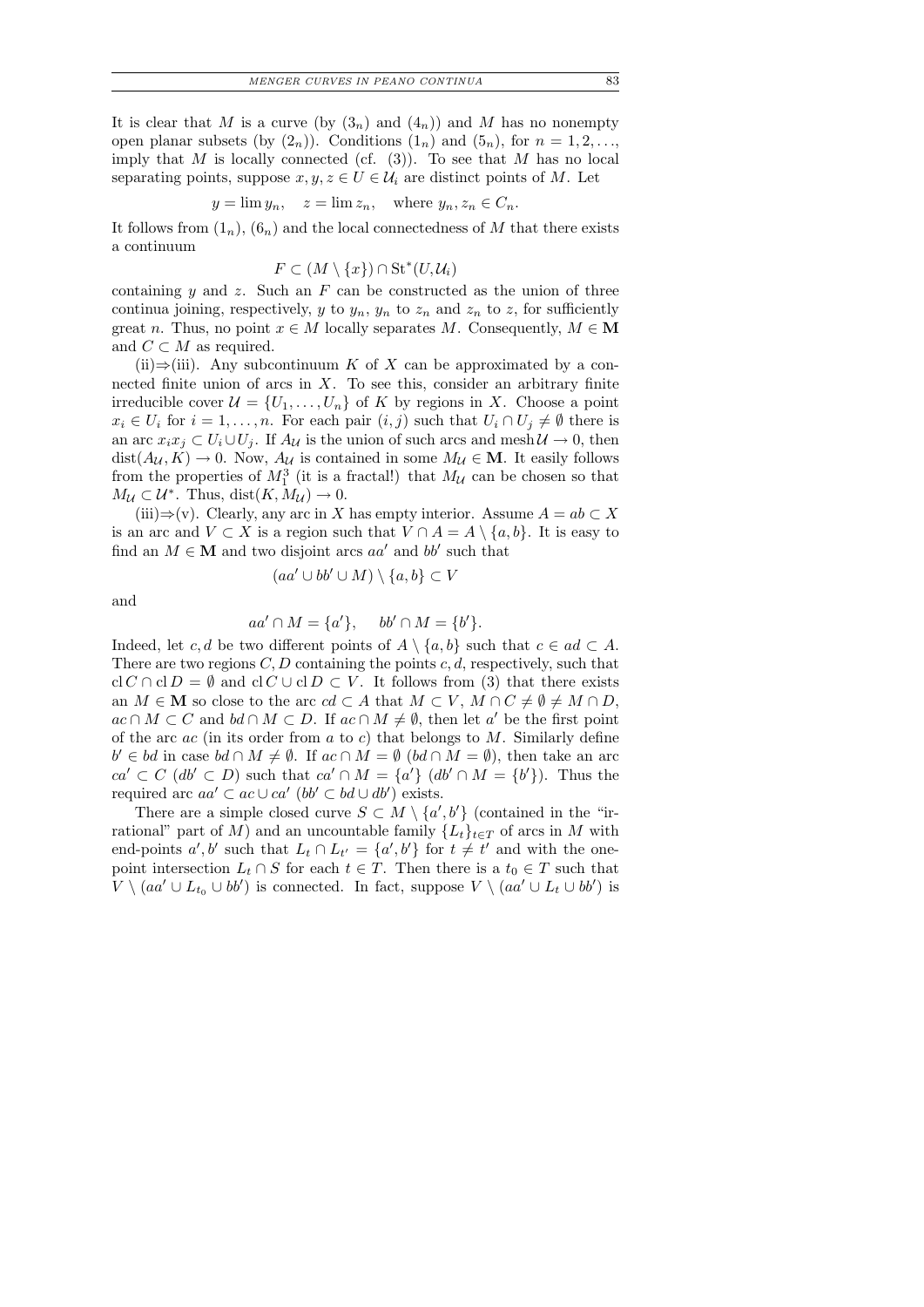not connected for all  $t \in T$ . There is a component  $C_t$  of  $V \setminus (aa' \cup L_t \cup bb')$ disjoint from the connected set

$$
(S \setminus L_t) \cup \bigcup_{t' \neq t} \{aa' \cup L_{t'} \cup bb'\} \setminus \{a, b\}.
$$

Observe that since  $X$  is locally connected, each component  $C_t$  is an open subset of X and  $C_t \cap C_{t'} = \emptyset$  for  $t \neq t'$ . This is impossible in a separable space.

Thus the arc  $B = aa' \cup L_{t_0} \cup bb'$  satisfies

 $V \cap B = B \setminus \partial B$ ,  $\partial A = \partial B$  and  $V \setminus B$  is connected.

 $(v) \Rightarrow (i)$ . Suppose a point  $p \in U \subset X$  separates a region U. Let C, D be two different components of  $U \setminus \{p\}$  and let cd be an arc in U from a point  $c \in C$  to some  $d \in D$ . We have  $p \in cd$ . Take a region V such that  $p \in V \subset \text{cl } V \subset U \setminus \{c, d\}.$  Then there is a subarc  $ab \subset cd$  such that

 $a \in bd V \cap C$ ,  $b \in bd V \cap D$  and  $p \in ab \setminus \{a, b\} \subset V$ .

By (v), there exists an arc  $B \subset \text{cl } V$  such that

 $\partial B = \{a, b\}, \quad B \setminus \partial B \subset V \quad \text{and} \quad V \setminus B \text{ is connected nonempty.}$ 

Observe that  $p \in B$ . Since C is open in X, we have  $C \cap (V \setminus B) \neq \emptyset$ ; otherwise  $C \subset (X \setminus V) \cup B$  and int  $B \neq \emptyset$ , which contradicts (v). Similarly,  $D \cap (V \setminus B) \neq \emptyset$ , hence  $C \cup (V \setminus B) \cup D$  is a connected subset of U omitting  $p$ , a contradiction. Thus  $X$  is a Peano continuum with no local separating points.

Suppose X contains an open nonempty planar subset  $U$ . Then either  $U$ contains a disk or U is one-dimensional. In the latter case it is well known that  $U$  contains an open nonempty subset homeomorphic to an open subset of the Sierpinski universal planar curve (see, e.g.,  $[6, \text{Lemma } 1.1]$ ). In both cases U contains an arc which is not approximately non-locally-separating.

(ii)⇒(iv). Assume two mappings  $f, g: I \to X$  are given. One can easily approximate f and g by f' and g' such that  $f'(I)$  and  $g'(I)$  are connected finite unions of arcs. If the images  $f'(I)$  and  $g'(I)$  intersect, their union, by (ii), embeds in some  $M \in \mathbf{M}$  and we use the DAP for M [3] to get mappings  $f'', g'': I \to M$  that approximate  $f'$  and  $g'$  and have disjoint images.

(iv)⇒(i). Suppose a point p separates a region  $U \subset X$  and let  $C, D$  be two distinct components of  $U \setminus \{p\}$ . Choose points  $c \in C$  and  $d \in D$  and join them by an arc  $cd \subset U$  parametrized by a homeomorphism  $f : I \to cd$ . Since  $p$  belongs to each continuum in  $U$  that meets both  $C$  and  $D$  which are open subsets of  $X$ , it is impossible to approximate  $f$ , arbitrarily closely, by two mappings with disjoint images. Thus,  $X$  is a Peano continuum without local separating points.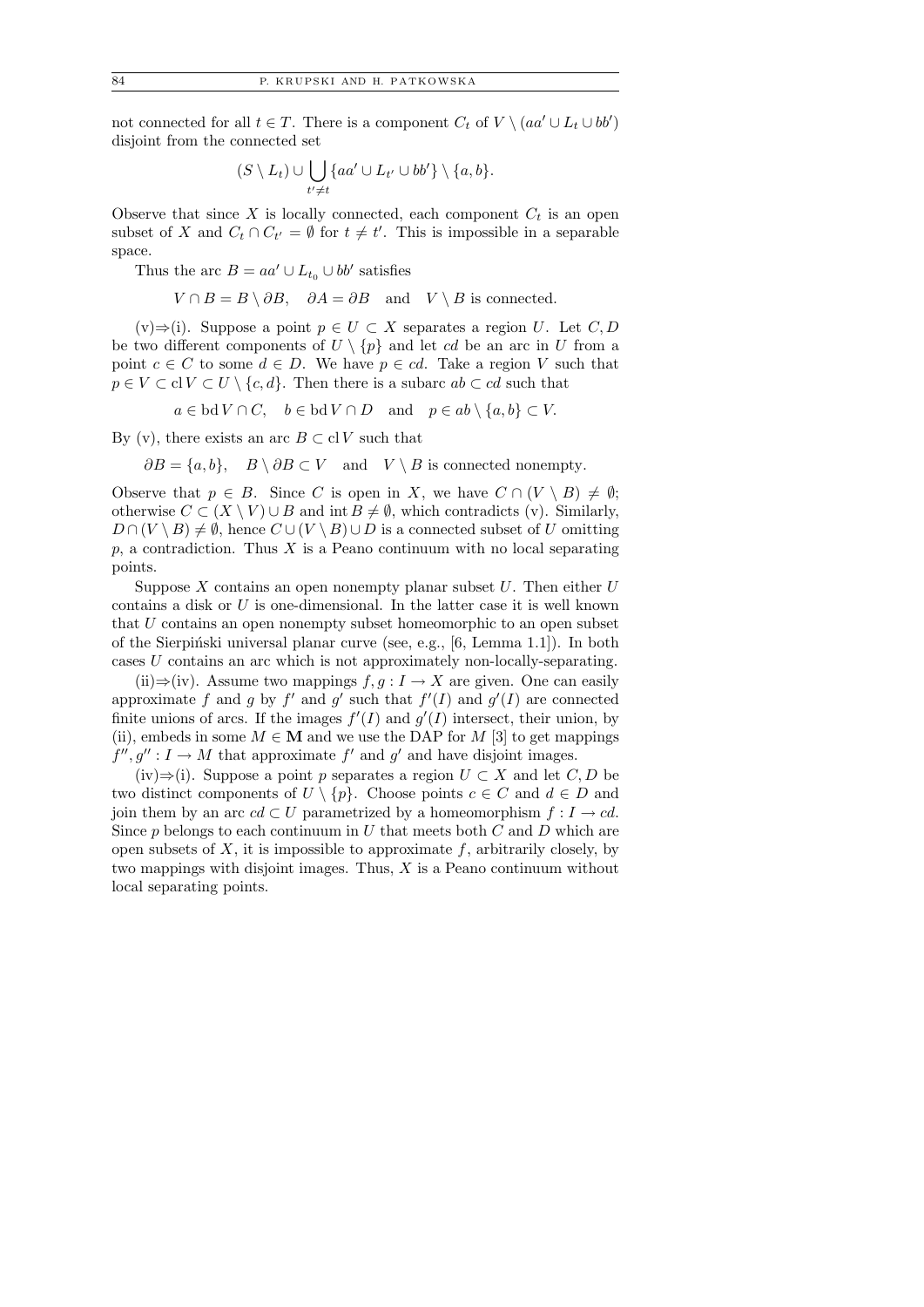An argument that  $X$  contains no open nonempty planar subsets is similar to that of the proof of  $(v) \Rightarrow (i)$  (both a planar disk and an open nonempty subset homeomorphic to an open subset of the Sierpinski curve exclude the  $DAP$ ).

There is yet another property of Peano continua, the so-called *crossconnectedness*, which is equivalent to (i) and studied in  $[2]$  and  $[8, 3.11-$ 3.13]. The equivalence of conditions (i) and (iv) can also be derived from that property.

Implicitly contained in [3] is the fact that an  $LC^{n-1}$  compactum X has the disjoint *n*-disks property  $(DD^nP)$  if and only if any continuous mapping from an arbitrary at most *n*-dimensional compactum into  $X$  can be approximated by embeddings (see [4, p. 40]). It follows (similarly to the proof of (ii) $\Rightarrow$ (iii)) that for any  $LC^{n-1}$  compactum X satisfying the  $DD^{n}P$  the space of all topological copies of the universal n-dimensional Menger compactum is dense in  $C(X)$ . For  $n = 1$  this gives the implication (iv)⇒(iii). Yet, Theorem 1 does not require such an elaborate theory; in its proof we only use the classical Anderson characterization of  $M_1^3$  and standard point-set topology methods.

THEOREM 2. If  $X$  is a homogeneous Peano continuum, then  $X$  is not an n-manifold for  $n \leq 2$  if and only if X satisfies either of the conditions  $(i)$ – $(v)$ .

P r o o f. Assume X is not an n-manifold,  $n \leq 2$ . The easiest condition to show is (i). To this end, suppose  $X$  contains a local separating point. Then each point of X has this property and it follows from  $[9, (9.2), p. 61]$ that all points of X are of order two, so X is a simple closed curve [7, p. 294, contrary to the assumption on  $X$ . Hence,  $X$  is a Peano continuum without local separating points and we can further argue as in the proofs of  $(v) \Rightarrow (i)$  and  $(iv) \Rightarrow (i)$  of Theorem 1. If X contains a planar open disk which is open in X, then X is a 2-manifold; if X contains an open nonempty subset homeomorphic to an open subset of the Sierpiński curve, then  $X$  cannot be homogeneous. So, condition (i) is satisfied.

The converse implication is clear.  $\blacksquare$ 

Theorem 2 is particularly welcome if  $\dim X = 2$ , when it contributes to understanding homogeneous 2-dimensional Peano continua. Higher-dimensional cases were known to be local Cantor manifolds; in such spaces arcs cannot separate regions (hence, arcs are approximately non-locallyseparating) and the DAP holds [5].

As another consequence we get the following topological characterization of  $M_1^3$ .